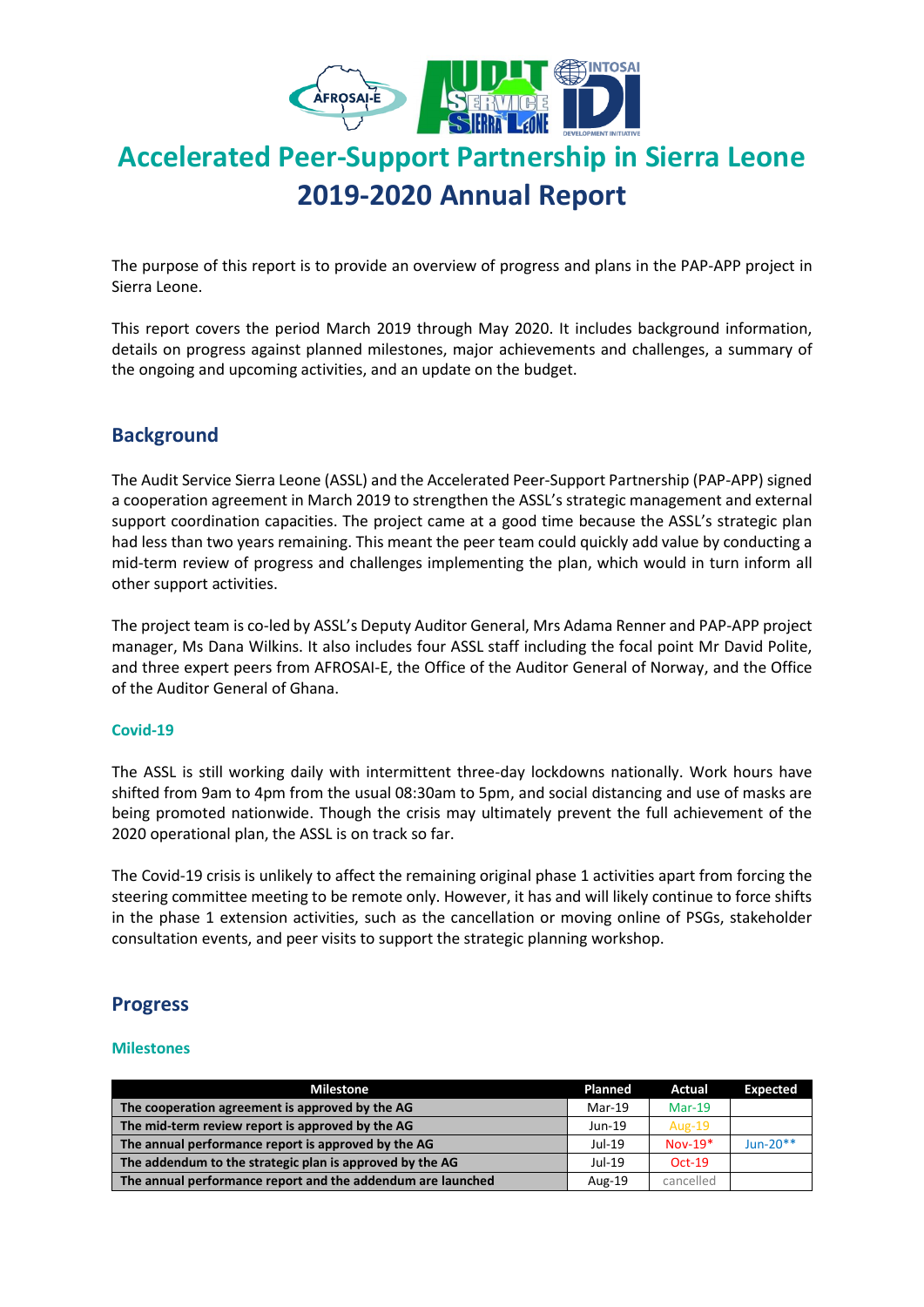| Project proposals are approved by the AG and submitted   | Dec-19 | Dec-19 |          |
|----------------------------------------------------------|--------|--------|----------|
| The phase 1 report is approved by the steering committee |        |        | $Mav-20$ |
|                                                          |        |        |          |

\*2018 APR without PAP-APP support and planned summary no longer needed

\*\*2019 APR with PAP-APP support, not originally planned

Delays in the delivery of some milestones were due to competing time demands and some back-andforth on document finalisation not factored into the original timeline. The lessons learned from this have informed the upcoming activities presented below, noting of course that the Covid-19 crisis complicates that effort further so expectations and deadlines will need to be flexible.

Though peer support was available for the 2018 annual performance report and an accompanying summary, the ASSL team leading the data collection and drafting was balancing a wide range of priorities at that time and felt that significant external input might result in further delays to the report. The report that was developed was also sufficiently short and included a nice snapshot/summary that meant a separate summary product (as in the results framework) was no longer needed. However, since then, the team and peer lead had a frank discussion about possibilities for streamlining the annual performance reporting process and a streamlined support approach for the 2019 report and

The launch event for the 2018 annual performance report and addendum was cancelled because it no longer made sense in the context.

More information on the plan shifts can be found in the November 2019 steering committee update in Annex I.

### **Achievements**

As discussed with the ASSL management team and key staff in February 2020, the major achievements of the project to date are:

- An independent mid-term review of the current strategic plan's implementation was conducted, with the subsequent report including clear and actionable recommendations for the current plan as well as the next strategic planning process
- A strategic plan addendum was developed including some key elements missing from the original plan such as –
	- $\triangleright$  Prioritisation of objectives
	- ➢ Risks assessed and managed for each objective
	- $\triangleright$  Implementation activities
	- $\triangleright$  Gender & diversity as a strategic priority
- An external support plan was developed clarifying partner coordination mechanisms and top priorities for support
- A concept note for the top priorities was developed and shared with the two highest-potential partners, DFID and USAID, with both responding positively and a good direct relationship now established with the former
- The British High Commission hosted a Roundtable with the Auditor-General attended by highlevel diplomatic representatives
	- $\triangleright$  The plan is that this continue as a regular forum where the ASSL can share recent achievements, challenges, and priority needs
- An AFROSAI-E training on report writing (supported by one of the PAP-APP peers) was hosted in Freetown with extra ASSL staff participating

More detailed information on these achievements and outputs can be found in the results framework in Annex II.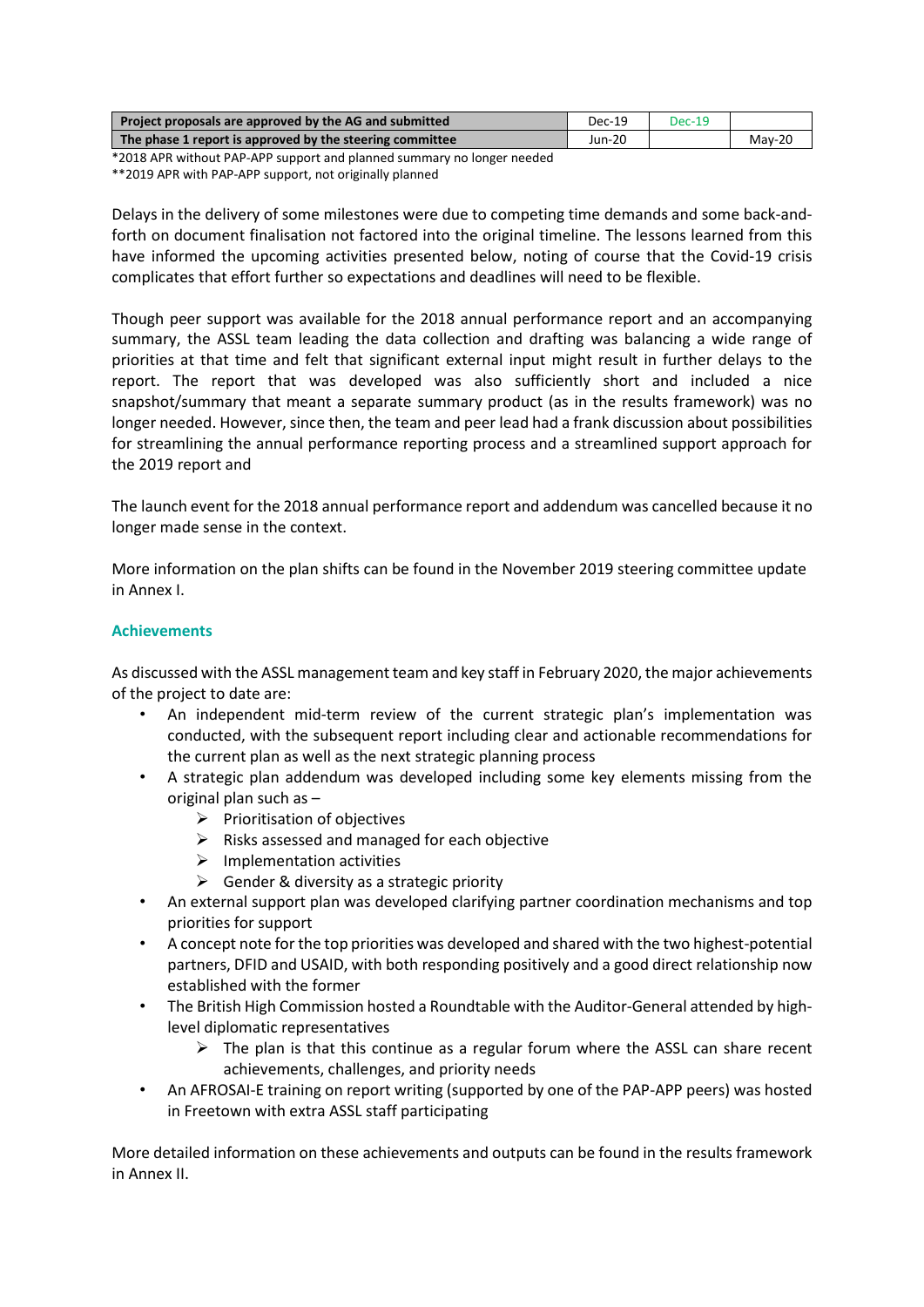### **Challenges**

The major challenges to date are:

- Development partners have been difficult to engage with
	- $\triangleright$  It seems that donor interest in the ASSL has waned with the reduction in budget support, and some partners have pushed their own priorities rather than respond to the ASSL's needs
	- $\triangleright$  Even those partners that have responded openly and positively rely on slow approvals from their headquarters
	- $\triangleright$  Recognising that the Roundtable with the Auditor-General is not the best forum to push partners for support commitments, a traditional PSG was tentatively scheduled for April 2020 then unfortunately postponed due to the Covid-19 restrictions
- Following the mid-term review, peer support was largely limited to the project manager and not linked up enough to the approaches of AFROSAI-E
	- $\triangleright$  This was primarily due to competing time demands among the other peers
	- $\triangleright$  Strong involvement from AFROSAI-E is a key priority of the Phase 1 extension (see below)
- Some of the actual needs of the ASSL were different from those anticipated when the project was designed (e.g., no peer support, printing funds, or launch event was needed for the 2018 Annual Performance Report)

An updated version of the risk matrix can be found in Annex III.

### **Ongoing and upcoming activities**

### **Phase 1**

• Ongoing support for the planning, data collection, and drafting of the 2019 Annual Performance Report is proceeding very well and the report is expected to be ready for printing before the end of June

### **Phase 1 extension**

- Subject to the approval of the steering committee, an addendum to the current cooperation agreement will provide for a one-year extension of phase 1
	- $\triangleright$  The extension will focus primarily on developing the 2021-2025 Strategic Plan and further strengthening external support coordination, including through the holding of at least one PSG in 2020
	- $\triangleright$  The estimated cost of the extension in 2020 is \$41,270 assuming international travel and domestic meeting restrictions ease soon, and \$23,820 if they do not (but assuming ASSL staff will still be able to meet on their own)
	- ➢ The estimated cost of the extension in 2021 is \$5,800, which would cover the attendance of the peer lead and two additional ASSL staff in a steering committee meeting on the sideline of an AFROSAI-E governing board meeting
- The new strategic plan will serve as the foundation for a potential phase 2, which is intended to be a multi-year, multi-component support programme

A draft addendum for the cooperation agreement can be found in Annex IV and the draft timeline for the strategic planning process can be found in Annex V.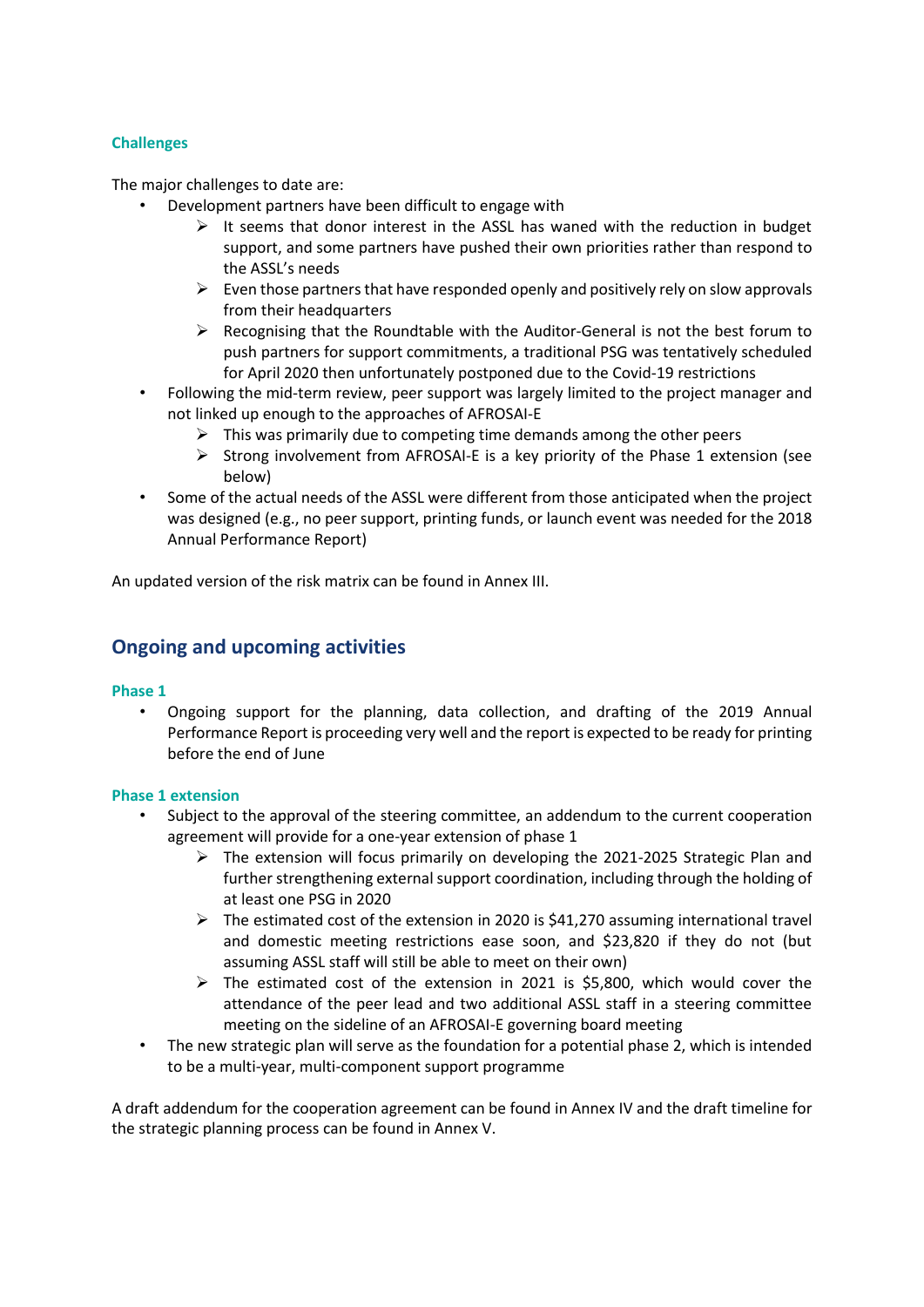# **Budget**

All figures below are reported in US dollars and exclude staff costs.

| <b>Focus Area</b>                        | 2018<br>actual | 2019<br>actual* | 2020<br>expected** | <b>Details</b>                                                                                                                                                                                                                                      |
|------------------------------------------|----------------|-----------------|--------------------|-----------------------------------------------------------------------------------------------------------------------------------------------------------------------------------------------------------------------------------------------------|
| Project functions                        | 3,427          | 0               | 0                  | A 2-day visit by the PAP-APP project manager to<br>attend some of the operational planning meetings<br>and negotiate the final terms of the cooperation<br>agreement                                                                                |
|                                          | 0              | 117             | 0                  | USB speaker for skype calls                                                                                                                                                                                                                         |
| Mid-Term Review                          | 0              | 4,779           | 0                  | A week-long visit by the PAP-APP project manager,<br>one Africa-based peer, and one self-funded Europe-<br>based peer to conduct the mid-term review of the<br>strategic plan                                                                       |
| Strategic Plan<br>Addendum               | 0              | 6,452           | 0                  | A week-long visit by the PAP-APP project manager<br>to support the development of the strategic plan<br>addendum (costs reduced because of combined<br>visits)                                                                                      |
| Stakeholder<br>Engagement                | 0              |                 | 0                  | A 3-day workshop on effective communications run<br>by AFROSAI-E, attended by 15 ASSL staff members,<br>supported by the PAP-APP project manager                                                                                                    |
| <b>External Support</b><br>Coordination  | 0              | 2,548           | 0                  | A week-long visit by the PAP-APP project manager<br>to support the development of the external support<br>plan and the concept note on top priorities                                                                                               |
| Annual<br>Performance<br>Report          | 0              | $\rightarrow$   | 4,103              | A week-long visit by the PAP-APP project manager<br>to support the revision of the data collection<br>process, develop new templates, and propose a<br>new outline (the trip also included a kickoff meeting<br>for the strategic planning process) |
|                                          | 0              | $\rightarrow$   | 3,500              | Printing and shipping of the annual performance<br>report                                                                                                                                                                                           |
| Project<br>Management                    | 0              | 0               | 4,250              | (Funding for attendance at the steering committee<br>meeting no longer required because now remote)                                                                                                                                                 |
| <b>Total</b>                             | 3,427          | $16,289 + 7$    | 7,603              |                                                                                                                                                                                                                                                     |
| Phase 1 Budget                           | N/A            | 30,146          | 4,648              |                                                                                                                                                                                                                                                     |
| *Extension*<br><b>Strategic Planning</b> | 0              | 0               | $^{\sim}30,000$    | See cost drivers in Annex V                                                                                                                                                                                                                         |

\* All 2019 figures are reported in US dollars at a rate of 0.11375 to NOK.

\*\* All 2020 figures are reported in US dollars at a rate of 0.09704 to NOK.

The project team spent \$13,857 less than planned in 2019, \$7,603 of which was pushed back to early 2020 to cover support for the 2019 annual performance report as communicated to the steering committee on 18 November 2019. Of the remaining **\$6,254** unspent, this was primarily due to the cancellation of the launch event for the 2018 annual performance report and strategic plan addendum. The peer team also saved considerable flight costs by the peer lead combining visits with other trips in the region and because fewer peers were available to join visits than originally budgeted.

For 2020, \$4,250 was previously budgeted for the attendance of the peer lead and at least one additional SAI representative in the in-person steering committee meeting. Because the meeting is now remote and those funds are no longer required, the project team proposes to direct that and the unspent amount noted above toward the phase 1 extension.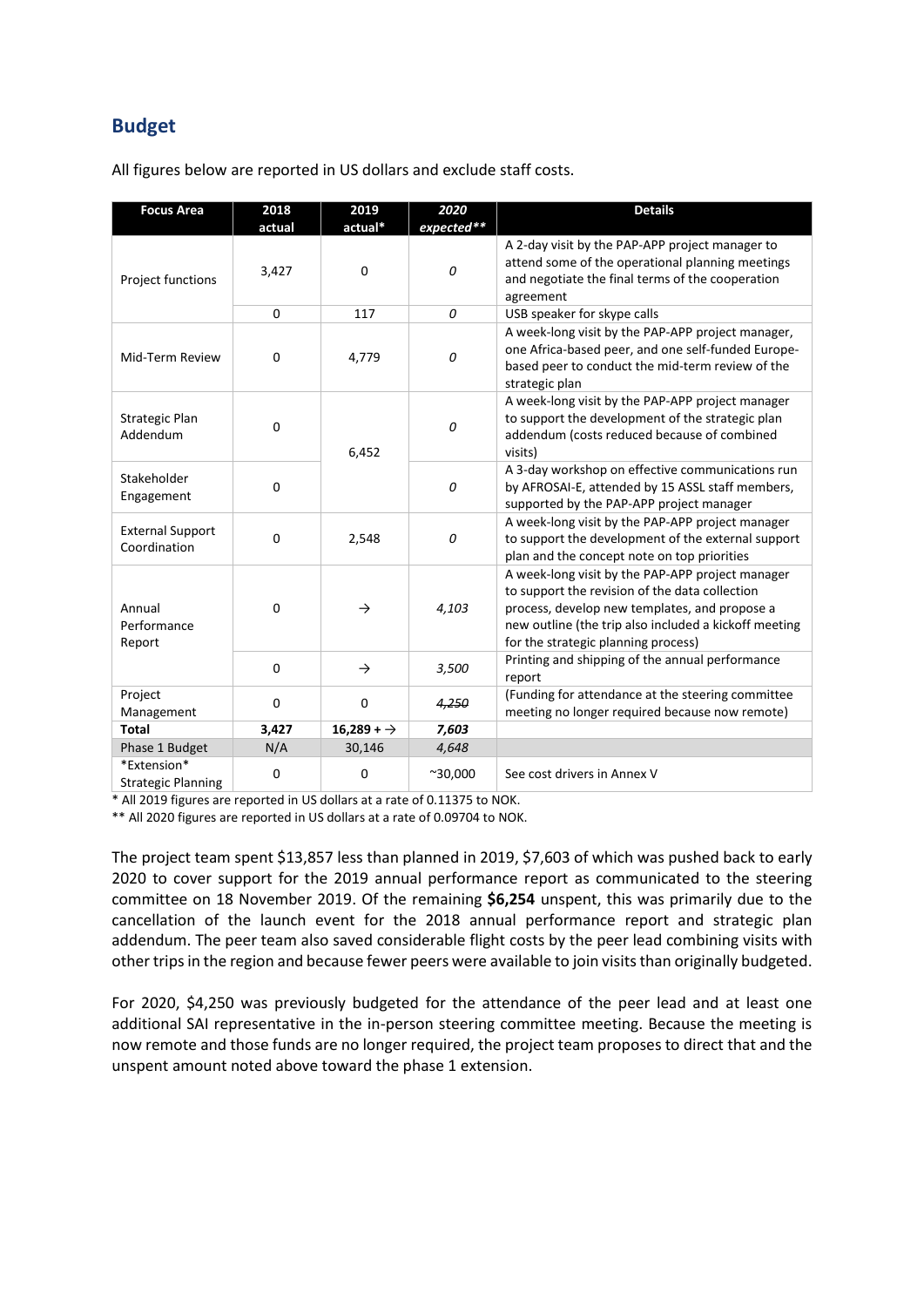# **Annex I – November 2018 steering committee update email**

**Date:** 18 November 2019

**To:** lara.taylor-pearce@auditservice.gov.sl; meisie@afrosai-e.org.za; einar.gorrissen@idi.no **Cc:** adama.renner@auditservice.gov.sl; david.polite@auditservice.gov.sl; cynthia@afrosaie.org.za; lise-styrk.hansen@riksrevisjonen.no; johnson.akuamoah@audit.gov.gh; jochebed21@ymail.com; jostein.tellnes@idi.no

**Subject:** PAP-APP Sierra Leone - detailed project update

Dear Mrs Taylor-Pearce and other esteemed members of the Steering Committee,

After a short but productive project manager visit earlier this month, we wanted to provide you with an update on how things are progressing, propose some shifts in the expected milestones and outputs for your approval, and clarify the support the SAI would like to receive in Phase 2 (details below).

Please do not hesitate to get in touch with any questions or clarifications. We look forward to receiving your comments on the below, particularly the proposed plan shifts and Phase 2.

Best regards, Dana and Adama

### **Recent Progress**

- 1. The *Mid-Term Review* was finalised in August (attached).
- 2. The *Strategic Plan Addendum* was finalised in October (attached). As targeted, it includes prioritization, risks, and implementation details. It also identifies Gender and Diversity as a new strategic priority. The SAI team will add some pictures and other design features before it is shared with staff and other relevant stakeholders.
- 3. The *Annual Performance Report* was finalised last week and will be published on the website shortly. Please note that though this is a project milestone, it was completed without assistance from the PAP-APP peers.
- 4. The *External Support Plan* was "finalised" this past week (attached). Please note that this will be a living document modified as circumstances change.
- 5. A *Concept Note* was developed for the four priority support areas identified in the External Support Plan. We landed on a very simple and short format so that it can be used as a starting point for discussion with interested donors, with DFID and the World Bank being the most likely immediate targets.
- 6. The first *Roundtable with the AG* is being arranged by the British High Commission and is expected this Wednesday, 20 November. DFID will also make sure that the ASSL is discussed in the first and all subsequent meetings of the donors' *PFM Working Group*, which Dana will try and get IDI and AFROSAI-E invited to. The establishment of a more traditional *Project Support Group* will be held off to see how the other mechanisms are working and once more donor projects are established.

### **Plan Shifts**

7. As previously communicated, the planned launch event for the Annual Performance Report (a budgeted event in the activity plan) is no longer needed. We propose to spend that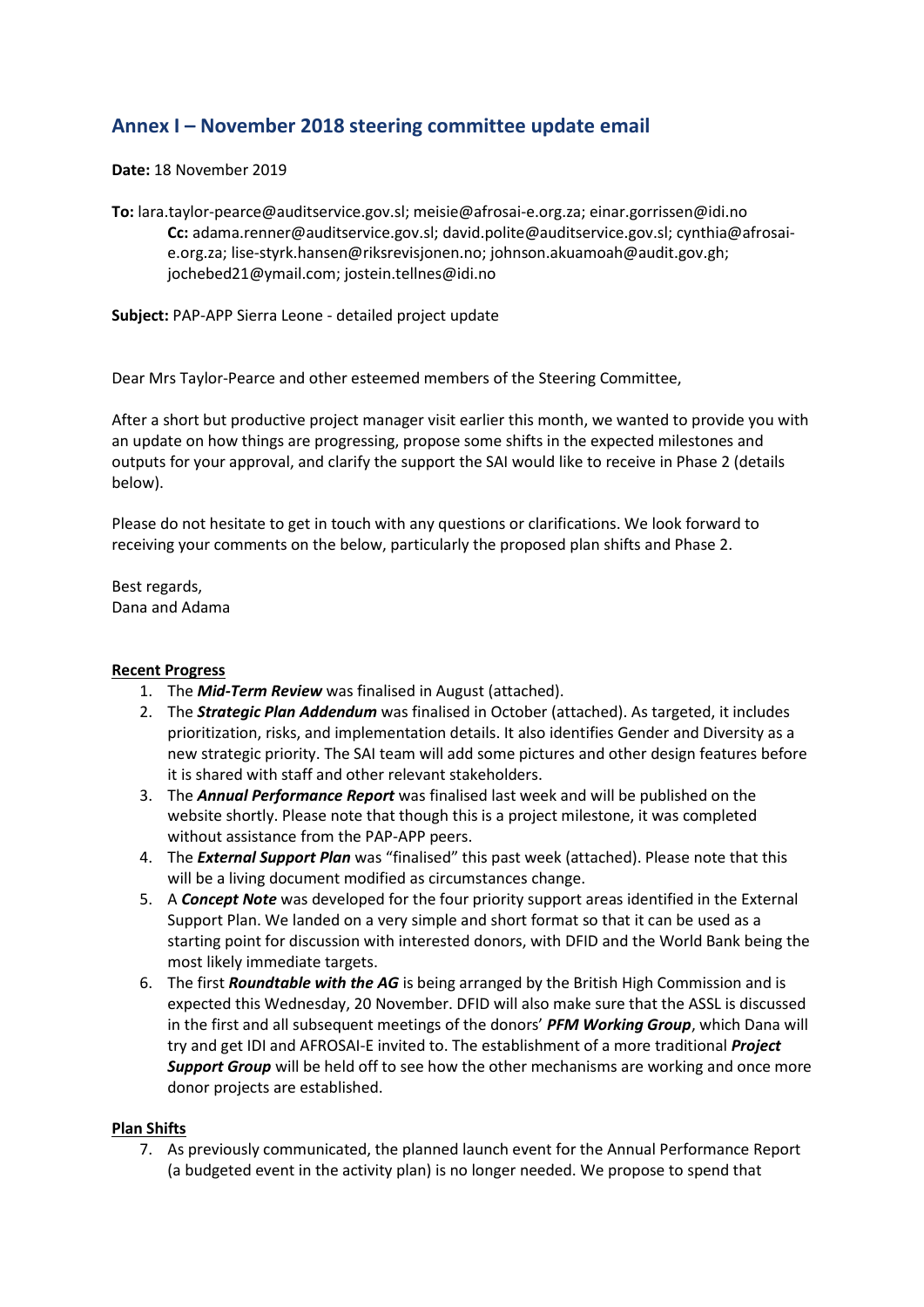money instead on a visit from Dana and potentially one other peer in January/February of next year to help plan the performance reporting process, with an emphasis on ensuring the report meets relevant standards and that data collection and drafting is as streamlined as possible.

8. A summary of the Annual Performance Report (one if the key expected outputs) is also no longer needed, both because the launch event is not happening and the report is already fairly short and formatted in a way that is easy to navigate.

### **Phase 2**

- 9. The ASSL may require support for next year's strategic planning process should they fail to obtain donor support for a consultant as planned. This will only be necessary however if ASSL fails to get any concrete donor support for the strategic plan by end of January 2020.
- 10. The ASSL would definitely like continued support on external support coordination, in particular acting as trusted advisor and advocate in dealing with development partners.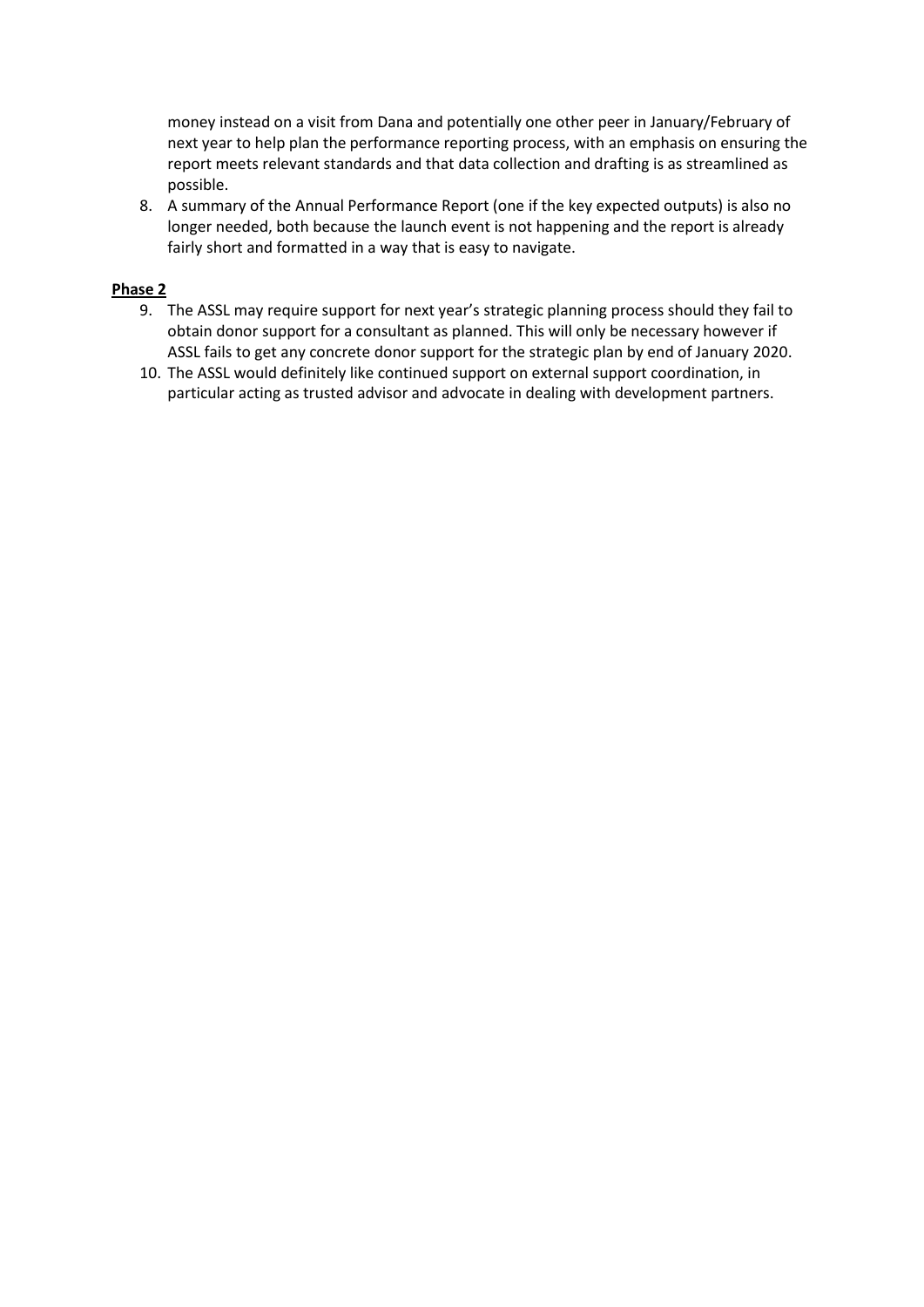# **Annex II – Results framework**

| Indicator                                                                                                                                                                                                                                                                                                                                                            | <b>Key expected outputs</b>                                                                                  | <b>Status</b>                                                                                                                                                                                                                                                                                                                                                                                                                                                                                                                                          |  |  |  |
|----------------------------------------------------------------------------------------------------------------------------------------------------------------------------------------------------------------------------------------------------------------------------------------------------------------------------------------------------------------------|--------------------------------------------------------------------------------------------------------------|--------------------------------------------------------------------------------------------------------------------------------------------------------------------------------------------------------------------------------------------------------------------------------------------------------------------------------------------------------------------------------------------------------------------------------------------------------------------------------------------------------------------------------------------------------|--|--|--|
| Outcome 1. The ASSL has a strong strategic management cycle                                                                                                                                                                                                                                                                                                          |                                                                                                              |                                                                                                                                                                                                                                                                                                                                                                                                                                                                                                                                                        |  |  |  |
| <b>Baseline:</b> Score of 3 in the SAI<br>PMF Indicator 3 criteria, but<br>some key criteria 'unmet'<br>Target: The SAI PMF Indicator<br>3 criteria related to<br>performance measurement,<br>risk, and having an<br>implementation matrix<br>qualify as 'met' by December<br>2019<br><b>Measurement: SAI PMF</b><br>Indicator 3 criteria, qualitative<br>assessment | a) A comprehensive mid-term review of<br>the strategic plan                                                  | Completed. The mid-term review was<br>conducted by three peers in May 2019<br>and the final report was reviewed by<br>another peer before being signed off by<br>the Auditor-General in August 2019. The<br>mid-term review assessed progress<br>against each objective and indicator in<br>the strategic plan and used in the annual<br>performance reports. It also included<br>actionable recommendations for the<br>strategic plan addendum and the 2021-<br>2025 plan.                                                                            |  |  |  |
|                                                                                                                                                                                                                                                                                                                                                                      | b) An addendum to the strategic plan<br>based on identified needs                                            | Completed. The strategic plan addendum<br>was developed jointly with the SAI team<br>in consultation with other staff members.<br>As targeted, it includes revised<br>performance indicators, prioritization,<br>risks, and implementation details for the<br>final year.                                                                                                                                                                                                                                                                              |  |  |  |
|                                                                                                                                                                                                                                                                                                                                                                      | c) A clear, concise, and compelling<br>summary of the annual performance<br>report                           | Cancelled w/ separate but related<br>support added instead. The 2018 annual<br>performance report that was finalised in<br>November 2019 was sufficiently short<br>and included a nice snapshot/summary<br>that meant a separate summary was no<br>longer needed. The 2018 report was<br>completed without assistance from<br>peers. However, peers are supporting the<br>2019 annual performance report by<br>advising on a revised data collection<br>process and templates, and a simpler<br>report outline.                                        |  |  |  |
|                                                                                                                                                                                                                                                                                                                                                                      | SAI PMF Indicator 3                                                                                          | Target met. Continued score of 3,<br>including "met" for the criteria related to<br>strategic plan performance<br>measurement, risk assessment and<br>implementation (prioritisation and<br>activities) because of the strategic plan<br>addendum.                                                                                                                                                                                                                                                                                                     |  |  |  |
| strategically-based way                                                                                                                                                                                                                                                                                                                                              | Outcome 2. The ASSL is able to drive externally-supported capacity development projects in a coordinated and |                                                                                                                                                                                                                                                                                                                                                                                                                                                                                                                                                        |  |  |  |
| <b>Baseline: External support</b><br>coordination systems exist<br>informally<br>Target: New coordination<br>systems have been<br>established and new project<br>proposals have been finalized<br>and submitted by December<br>2019<br><b>Measurement: Partnership</b><br>baseline methodology,                                                                      | a) Regular coordination calls with<br>development partners                                                   | Not completed as planned, but some<br>progress. A high-level Roundtable with<br>the AG was hosted by the British High<br>Commission in November 2019. DFID has<br>also committed to ensuring that the<br>ASSL's work is regularly discussed in the<br>donors' PFM group. Recognising that the<br>Roundtable with the Auditor-General is<br>not the best forum to really push<br>partners for support commitments, a<br>traditional PSG was tentatively scheduled<br>for April 2020 but unfortunately<br>postponed due to the Covid-19<br>restrictions. |  |  |  |
| qualitative assessment                                                                                                                                                                                                                                                                                                                                               | b) A comprehensive plan for seeking and<br>coordinating external support                                     | Completed. An external support plan was<br>developed in November 2019 and will<br>serve as an internal document to set out                                                                                                                                                                                                                                                                                                                                                                                                                             |  |  |  |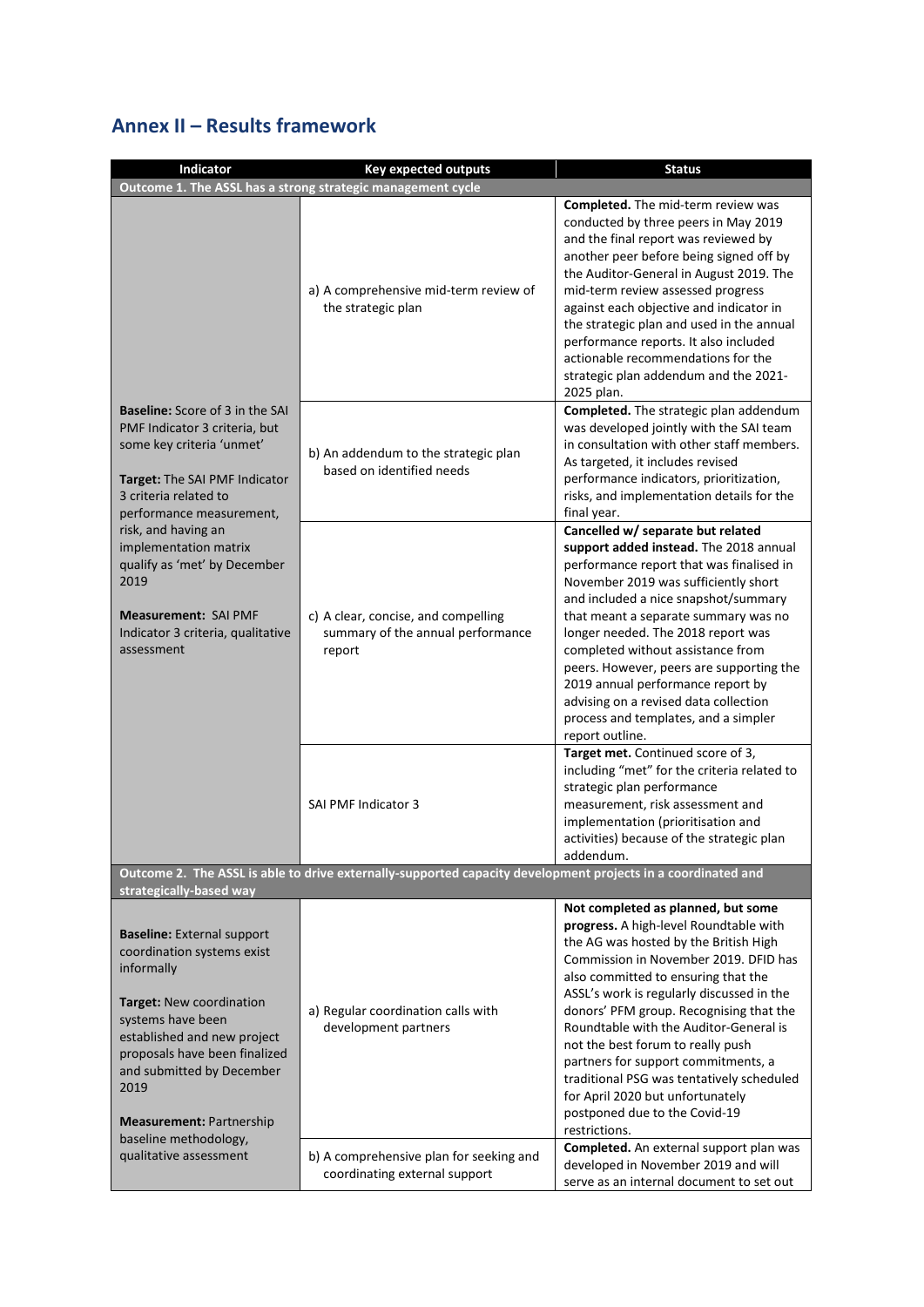|                                                                                                                                                                                                                                                           |                                                                                           | the procedures for coordinating external<br>support as well as the top priorities and<br>preferred mechanisms.                                                                                                                                                                                                                                                   |
|-----------------------------------------------------------------------------------------------------------------------------------------------------------------------------------------------------------------------------------------------------------|-------------------------------------------------------------------------------------------|------------------------------------------------------------------------------------------------------------------------------------------------------------------------------------------------------------------------------------------------------------------------------------------------------------------------------------------------------------------|
|                                                                                                                                                                                                                                                           | c) Submitted project proposals for<br>external support                                    | <b>Completed.</b> A concept note covering the<br>top four priorities was shared with the<br>two highest-potential partners, DFID and<br>USAID, in December 2019. Neither has<br>come back confirming their support but<br>both expressed continued interest in<br>February 2020 and are waiting for<br>approval from HQ to move ahead.                           |
|                                                                                                                                                                                                                                                           | Outcome 3. The ASSL leads by example in the areas of gender, diversity, and inclusion     |                                                                                                                                                                                                                                                                                                                                                                  |
| Baseline: Gender, diversity,<br>and inclusion are informal<br>priorities<br>Target: Gender, diversity, and<br>inclusion issues are<br>established as strategic<br>priorities by December 2019<br><b>Measurement: Partnership</b><br>baseline methodology, | a. Measures around gender, diversity,<br>and inclusion are included the strategic<br>plan | <b>Completed.</b> The strategic plan addendum<br>identifies Gender & Diversity as a new<br>strategic priority, which already included<br>some measures on gender and diversity<br>such as percentage of female employees.<br>More specific measures will be detailed in<br>the 2021-2025 strategic plan and the<br>planning team is being chaired by a<br>woman. |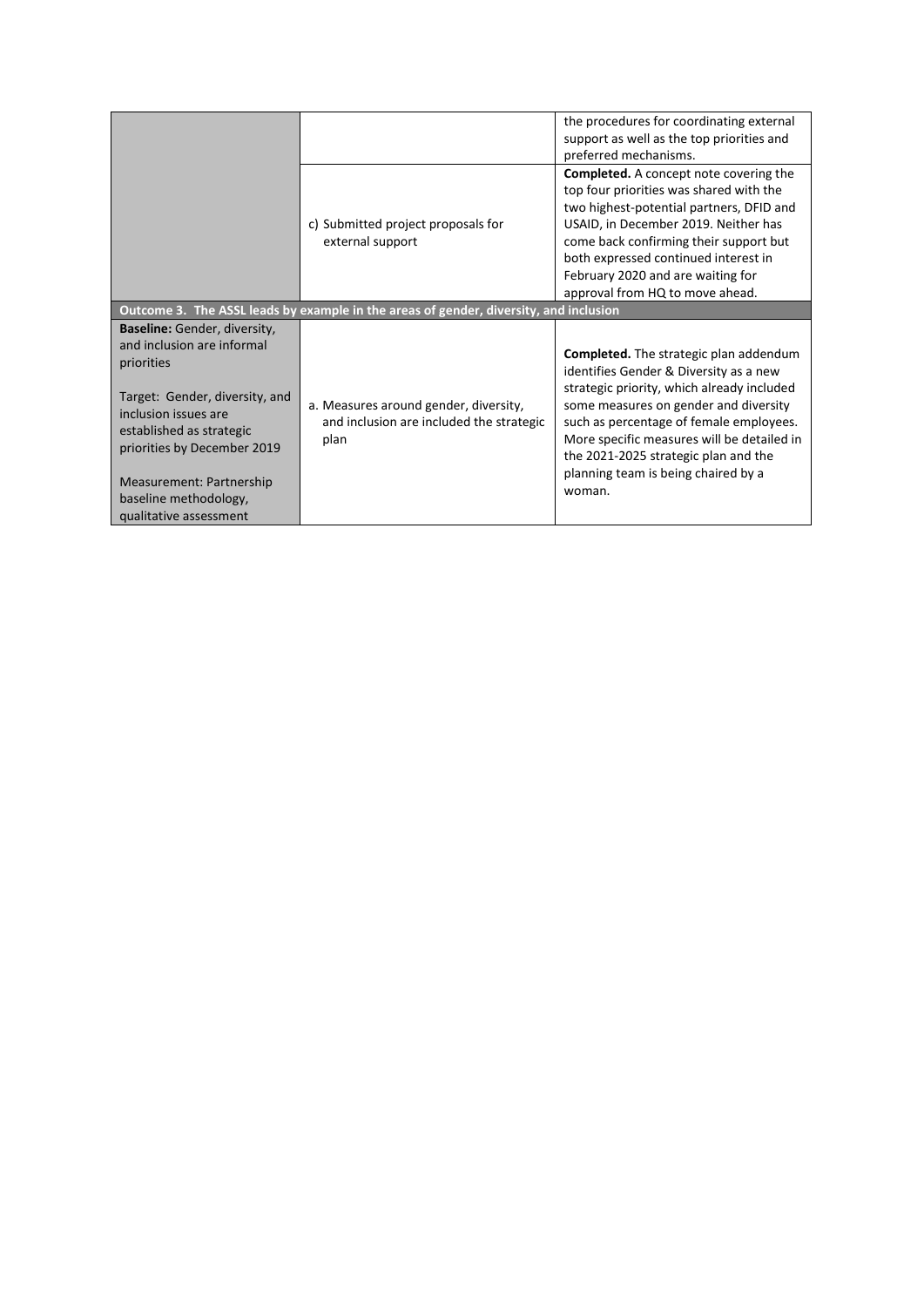# **Annex III – Updated risk matrix**

| <b>Risk</b>                                      | <b>Description</b>                                                                                                                                                                                                 | <b>SAI control</b>                                                                                                                                                                                                                                                                                                                                                                                                                                                                                                                                                                                                                                                                                                                                                                                  | Peer control                                                                                                                                                                           | <b>Risk</b>                                         | *updated* Notes                                                                                                                                                                                                                                         |
|--------------------------------------------------|--------------------------------------------------------------------------------------------------------------------------------------------------------------------------------------------------------------------|-----------------------------------------------------------------------------------------------------------------------------------------------------------------------------------------------------------------------------------------------------------------------------------------------------------------------------------------------------------------------------------------------------------------------------------------------------------------------------------------------------------------------------------------------------------------------------------------------------------------------------------------------------------------------------------------------------------------------------------------------------------------------------------------------------|----------------------------------------------------------------------------------------------------------------------------------------------------------------------------------------|-----------------------------------------------------|---------------------------------------------------------------------------------------------------------------------------------------------------------------------------------------------------------------------------------------------------------|
| <b>Turnover of</b><br>key staff                  | There is a new<br>administration<br>and a lot of<br>turnover is<br>happening<br>across the<br>government.<br>This may<br>require us to<br>rearrange the<br>project and SAI<br>team.                                | Increase SAI team and<br>more middle level<br>involvement to reduce<br>impact in the event that<br>the risk of key staff<br>leaving becomes<br>imminent.                                                                                                                                                                                                                                                                                                                                                                                                                                                                                                                                                                                                                                            | Keep in close<br>contact with all<br>members of<br>the SAI Team<br>so that the<br>impact of any<br>one person<br>leaving is<br>minimized                                               | The impact<br>of this risk is<br>low.               | No key staff involved<br>in the project have<br>left                                                                                                                                                                                                    |
| <b>Funding</b><br><b>limitations</b>             | Financial<br>resourcing is a<br>challenge<br>across the<br>government<br>and the ASSL<br>has suffered<br>delays in<br>receiving<br>budget<br>disbursements<br>and restrictions<br>on its financial<br>independence | The following measures<br>could be instituted:<br>1.<br>Lobby<br>government to increase<br>budget allocations to<br>ASSL and release funds<br>on time;<br>Establish<br>2.<br>cordial relations with<br>donor partners through<br>the PSG and persuade<br>them to include in aid<br>requirements "good<br>governance<br>benchmark" to the<br>GoSL. (this may include<br>strategic objectives of<br>ASSL that needs to be<br>achieved before<br>grants/aid can be<br>received);<br>3.<br><b>ASSL</b><br>identifying priority<br>areas from its strategic<br>plan and sourcing<br>donor support through<br>the PSG and project<br>proposals; and<br>4.<br>Enhance<br>income generation by<br>bringing in audits which<br>attract high fees that<br>are outsourced to<br>private sector audit<br>firms. | Stay abreast of<br>the financial<br>challenges<br>faced by the<br>ASSL and if<br>necessary<br>advocate for<br>financial<br>support<br>providers to<br>step in                          | The impact<br>of this risk<br>occurring is<br>high. | Though the ASSL of<br>course faces this<br>challenge, it only<br>effects project-related<br>work insofar as it<br>results in limited staff<br>numbers and time                                                                                          |
| No donors<br>for the top<br>priority<br>projects | There may be<br>priority projects<br>that the ASSL's<br>obvious donors<br>are unable or<br>unwilling to<br>support                                                                                                 | The following measures<br>could be instituted:<br><b>Build the</b><br>1.<br>ASSL's ability to make a<br>good case to both<br>government and<br>donors, and to identify<br>alternative donors<br>2.<br>Regularly<br>communicate with<br>current and potential<br>donors through the PSG                                                                                                                                                                                                                                                                                                                                                                                                                                                                                                              | Develop strong<br>direct<br>relationships<br>with other<br>providers so<br>that this risk is<br>known well in<br>advance and<br>additional<br>potential<br>donors can be<br>identified | Risk is high.                                       | This risk has definitely<br>rung true and there<br>has not been the level<br>of interest or<br>commitment speed<br>we were hoping for;<br>but as noted<br>elsewhere in the<br>report there are a<br>couple of strong<br>partners that are<br>interested |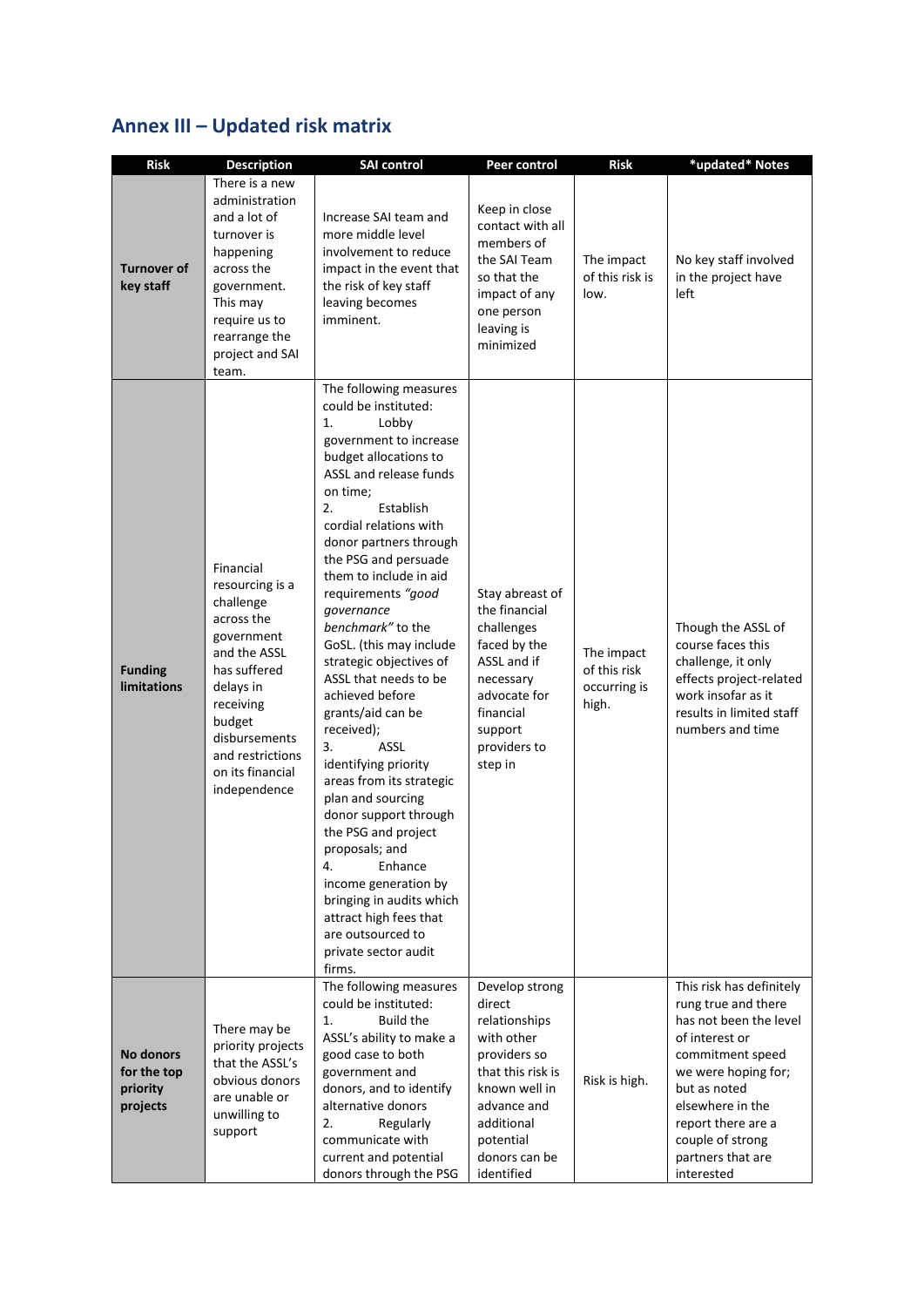|                                                                                                                           |                                                                                                                                                                                                               | (probably no effective<br>control in place for this)                                                                                                                                                                                                      |                                                                                                                                                                                                                      |                                                                                                                                                                     |                                                                                                                                                                                                               |
|---------------------------------------------------------------------------------------------------------------------------|---------------------------------------------------------------------------------------------------------------------------------------------------------------------------------------------------------------|-----------------------------------------------------------------------------------------------------------------------------------------------------------------------------------------------------------------------------------------------------------|----------------------------------------------------------------------------------------------------------------------------------------------------------------------------------------------------------------------|---------------------------------------------------------------------------------------------------------------------------------------------------------------------|---------------------------------------------------------------------------------------------------------------------------------------------------------------------------------------------------------------|
| Coordination<br>burden of<br>too many<br>external<br>support<br>providers                                                 | External<br>support<br>providers are<br>often<br>uncoordinated,<br>supporting<br>parallel rather<br>than<br>complementary<br>projects and<br>insisting on<br>their own<br>unique<br>reporting<br>requirements | ASSL usually requests<br>support plan and tie<br>this in with its own plan<br>so that<br>disruptions/duplications<br>are minimised.                                                                                                                       | Prioritize<br>support for<br>coordinating<br>providers and<br>develop strong<br>direct<br>relationships<br>with other<br>providers for<br>regular<br>communication                                                   | Medium risk<br>(especially<br>for<br>interventions<br>proposed to<br>ASSL in the<br>middle of<br>the year.                                                          | Providers have been<br>fairly well coordinated<br>during the course of<br>the project and the<br>SAI lead has been very<br>open with the peer<br>lead about what is<br>happening in other<br>support projects |
| <b>Changing</b><br>government<br>regulations<br>affect the<br><b>ASSL's ability</b><br>to work<br>directly with<br>donors | The<br>government<br>places further<br>restrictions on<br>the ASSL's<br>ability to work<br>directly with<br>donors                                                                                            | ASSL dialoguing (or<br>making a good case)<br>with Government and<br>or Donor institutions to<br>respect its<br>independence                                                                                                                              | Stay abreast of<br>the<br>engagement<br>challenges<br>faced by the<br>ASSL and<br>develop strong<br>direct<br>relationships<br>with other<br>providers for<br>strong<br>coordination<br>and regular<br>communication | Risk is high.                                                                                                                                                       | This has not<br>happened yet                                                                                                                                                                                  |
| Time<br>conflicts                                                                                                         | Timing of<br>interventions<br>conflicts with<br>other ASSL<br>activities and<br>changing<br>circumstances                                                                                                     | ASSL usually requests<br>support plan and tie<br>this in with its own plan<br>so that<br>disruptions/duplications<br>are minimised. Also<br>coordinate carefully<br>with the PAP-APP peer<br>team to spot potential<br>conflicts as early as<br>possible. | Schedule<br>interventions<br>as far in<br>advance as<br>possible, be in<br>regular contact<br>as events<br>approach, and<br>design the<br>interventions<br>to be as<br>flexible as<br>possible                       | Medium risk<br>(especially<br>for<br>interventions<br>proposed to<br>ASSL in the<br>middle of<br>the year).                                                         | Conflicting timing has<br>not been a significant<br>challenge, though as<br>noted above the key<br>SAI staff have many<br>competing priorities                                                                |
| <b>Political</b><br>instability                                                                                           | During the<br>elections, for<br>example, there<br>were lockdowns<br>that affected<br>staff and donor<br>visits                                                                                                | ASSL usually moderates<br>its activities during this<br>period.                                                                                                                                                                                           | Stay abreast of<br>the political<br>situation and<br>design the<br>interventions<br>to be as<br>flexible as<br>possible                                                                                              | Since<br>elections<br>happen<br>every 5-6<br>years, this<br>will not<br>affect any<br>medium or<br>short-term<br>intervention.<br>So the risk<br>will be<br>Medium. | Political instability has<br>not affected the<br>project                                                                                                                                                      |
| *new*<br>Covid-19                                                                                                         | Crisis-related<br>restrictions<br>could delay the<br>finalisation of<br>the APR                                                                                                                               | Use a trusted local<br>printer                                                                                                                                                                                                                            | Continue to<br>provide remote<br>support and be<br>as flexible as<br>possible                                                                                                                                        | The risk is<br>low                                                                                                                                                  | N/A                                                                                                                                                                                                           |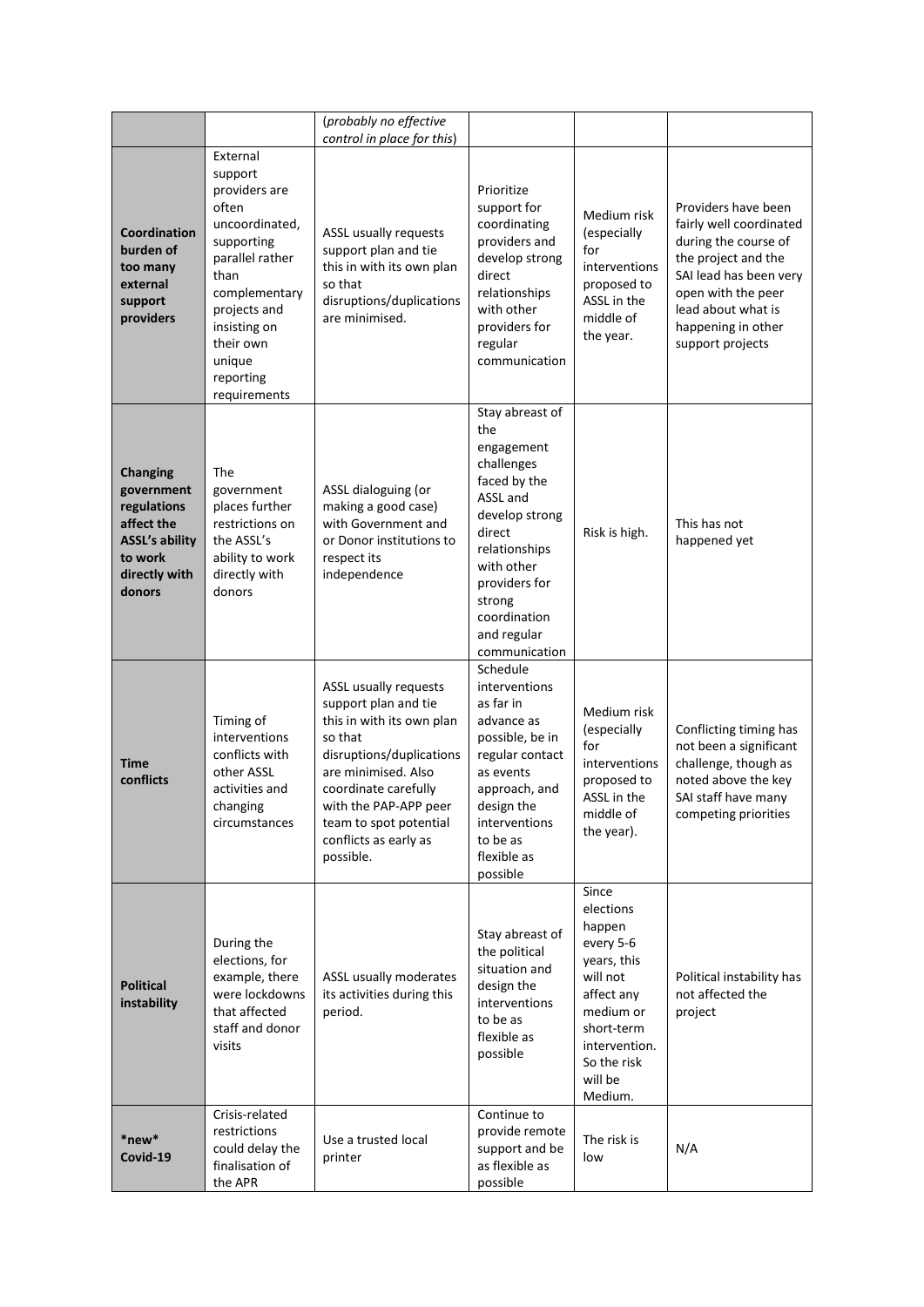# **Annex IV – Draft cooperation agreement addendum**

### **Addendum to**

### **Accelerated Peer-Support Partnership Programme Cooperation Agreement 2019-2020** Covering the period June 2020-June 2021

*An agreement between the Audit Service of Sierra Leone, AFROSAI-E, and IDI to extend a joint effort to strengthen the ASSL's strategic management cycle and improve coordination of external capacity development support*

# **1. Background**

Considerable work has been done under the original Cooperation Agreement to strengthen the strategic management and external support coordination capacities of the Audit Service of Sierra Leone (ASSL).

Recognising that ASSL's current strategic plan ends this year and the importance of having a strong plan in place for 2021-2025, the parties agree to extend the Agreement to cover the strategic planning process and further strengthening of the external support coordination capacity.

Unless noted below, all provisions of the original Agreement stand.

# **2. Expected outcomes and outputs**

### **2.1 Extension results framework**

| <b>Indicator</b>                                                                                                                                              | <b>Key expected outputs</b>                                                                                  |  |  |  |  |
|---------------------------------------------------------------------------------------------------------------------------------------------------------------|--------------------------------------------------------------------------------------------------------------|--|--|--|--|
| Outcome 1. The ASSL has a strong strategic management cycle                                                                                                   |                                                                                                              |  |  |  |  |
| <b>Baseline:</b> The current strategic plan with the addendum meets all the SAI-PMF<br>indicator 3(i) criteria                                                | a) A strategic plan for 2021-2025<br>ready to launch before the end of<br>2020                               |  |  |  |  |
| <b>Target:</b> The new strategic plan meets all the SAI-PMF indicator 3(i) criteria<br>and is guided by clear external results (e.g., stronger PFM practices) | b) Formal strategic planning<br>procedures approved before the<br>end of 2020                                |  |  |  |  |
| strategically-based way                                                                                                                                       | Outcome 2. The ASSL is able to drive externally supported capacity development projects in a coordinated and |  |  |  |  |
| <b>Baseline:</b> The ASSL has a concept note for its top short-/medium-term<br>priorities                                                                     | c) At least one PSG meeting held<br>before the end of 2020                                                   |  |  |  |  |
| <b>Target:</b> The ASSL has a detailed project proposal for long-term support based<br>on the new strategic plan                                              | d) A detailed proposal for a multi-year,<br>multi-component project ready to<br>share before the end of 2020 |  |  |  |  |
| Outcome 3. The ASSL leads by example in the areas of gender, diversity, and inclusion                                                                         |                                                                                                              |  |  |  |  |
| <b>Baseline:</b> Gender & diversity is identified as a priority in the strategic plan<br>addendum, but there are no specific measures identified              | e) New plans to support equality and                                                                         |  |  |  |  |
| <b>Target:</b> Measures to support equality and inclusion are included in the new<br>strategic plan                                                           | inclusion as presented in the SP                                                                             |  |  |  |  |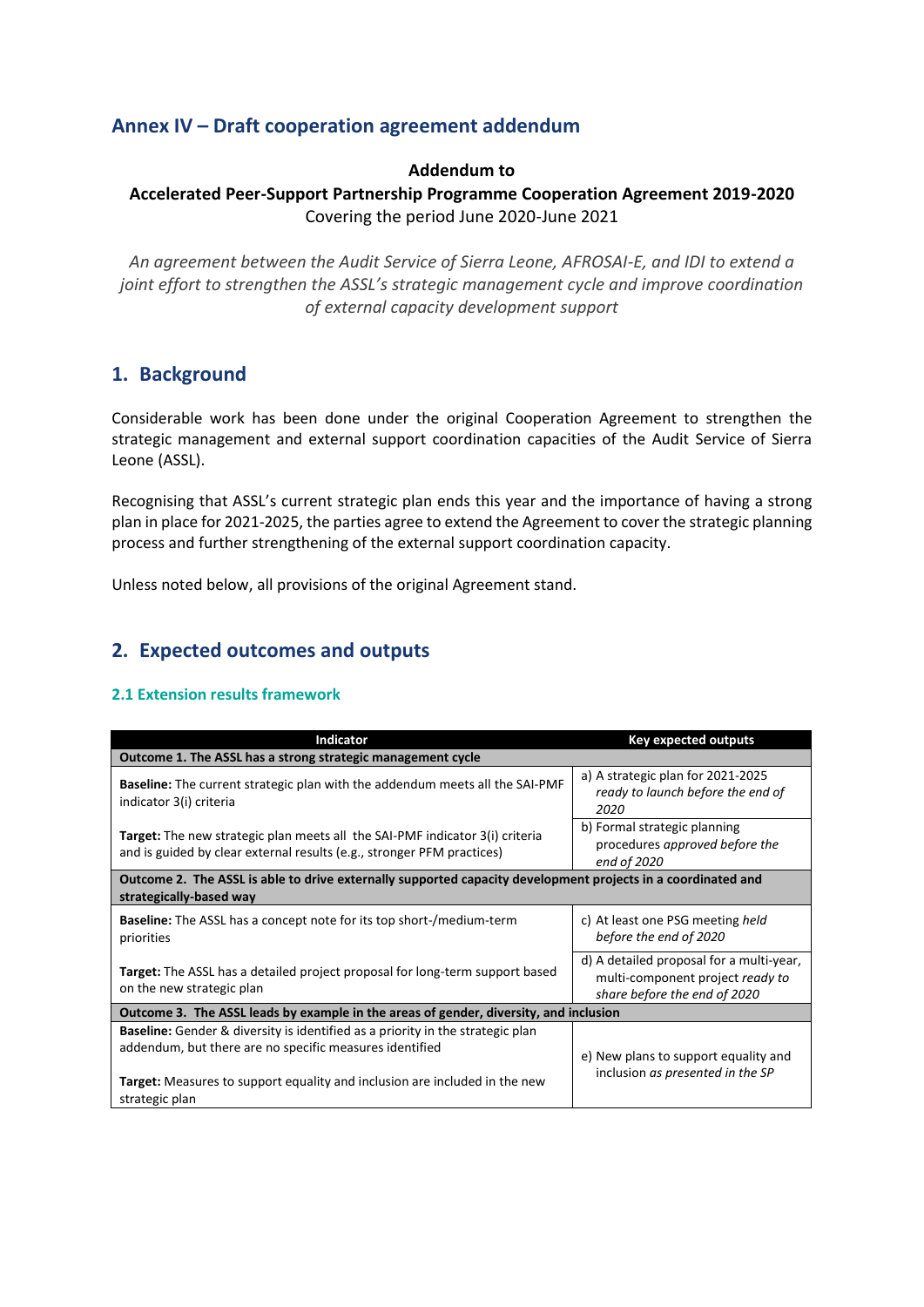# **3. Risk management**

### **4.1 Additional risks identified**

| <b>Risk</b>                                                                                       | <b>Description</b>                                                                                                                                            | <b>SAI control</b>                                                                                                                                                                                                 | <b>Peer control</b>                                                                                                                                                                               | <b>Risk</b>                                                                                                                                      |
|---------------------------------------------------------------------------------------------------|---------------------------------------------------------------------------------------------------------------------------------------------------------------|--------------------------------------------------------------------------------------------------------------------------------------------------------------------------------------------------------------------|---------------------------------------------------------------------------------------------------------------------------------------------------------------------------------------------------|--------------------------------------------------------------------------------------------------------------------------------------------------|
| Covid-19 travel<br>restrictions                                                                   | The peer team may be<br>unable to visit for the<br>majority of the project<br>and stakeholder<br>consultations may not<br>be able to happen in<br>person      | Virtual<br>communication                                                                                                                                                                                           | Be in regular contact<br>with key ASSL staff,<br>ensure that the<br>technical guidance<br>provided is as clear as<br>possible, and be<br>flexible in the<br>approach                              | The impact of this risk<br>is medium because<br>the ASSL could<br>manage the strategic<br>planning process<br>completely on its own<br>if needed |
| <b>Limited ASSL</b><br>staff time to<br>participate in<br>the strategic<br>planning<br>process    | ASSL staff are already<br>incredibly busy and it<br>may be difficult for<br>them to participate<br>fully in the process                                       | Ensure that the<br><b>Strategic Planning</b><br><b>Working Group</b><br>implements the<br>assigned<br>responsibilities and<br>timelines, and that<br>there are regular<br>email updates, a<br>whatsapp group, etc. | Be in regular contact<br>with the chair of the<br><b>Strategic Planning</b><br>Working Group about<br>what work is<br>manageable at any<br>one time and how the<br>approach should be<br>adjusted | The impact of this risk<br>is high                                                                                                               |
| No donors are<br>interested in<br>supporting the<br>multi-year,<br>multi-<br>component<br>project | Especially with the<br>Covid-19 crisis<br>affecting aid budgets,<br>it is possible that<br>donors will be unable<br>to commit to a major<br>long-term project | Engage with<br>government and liaise<br>with AFROSAI-E<br>especially with areas<br>relating to capacity<br>development                                                                                             | Support the ASSL to<br>be in regular contact<br>with potential<br>partners and to<br>prioritise the support<br>needs                                                                              |                                                                                                                                                  |

# **4. Agreement**

As partners we commit to work together to achieve the outcomes and outputs. We agree to allocate the required resources and staff for participation in the project. We agree that any changes to the project outcomes and outputs will be mutually discussed and agreed upon. We commit to the cooperation principles and requirements as stated in the donor agreement for the project.

### **Date: XX June 2020**

| <b>ASSL</b> | <b>AFROSAI-E</b> | IDI |
|-------------|------------------|-----|
|             |                  |     |